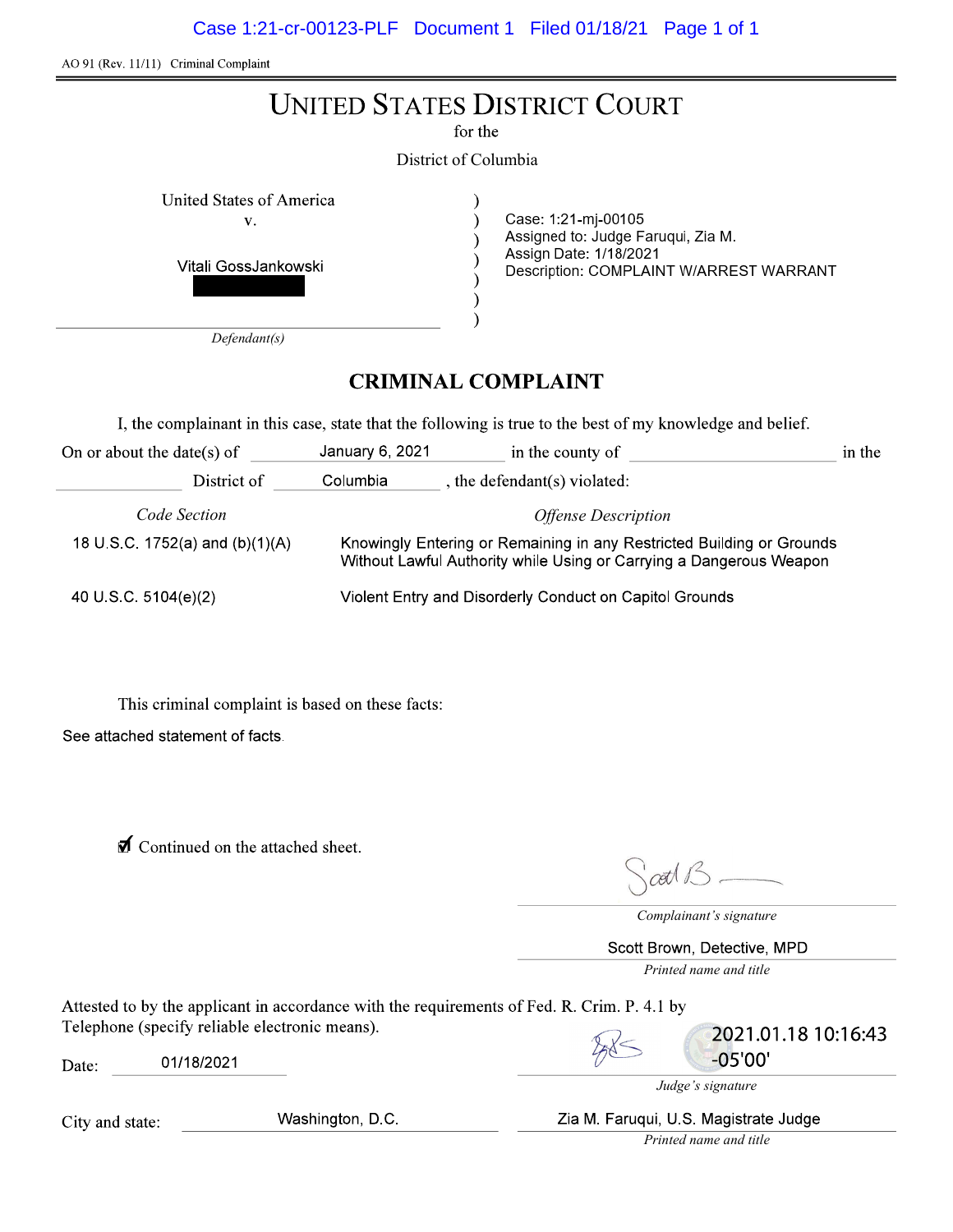## STATEMENT OF FACTS

On January 6, 2021, your affiant, Scott F. Brown, was on duty and performing my official duties as a Metropolitan Police Department Detective. Specifically, I am assigned to the Narcotics and Special Investigations Division, and detailed to the FBI's Safe Streets Task Force. Since January 6, 2021, your affiant has been tasked with investigating criminal activity in and around the Capitol grounds. The following facts come from my personal observations, my training and experience, and information obtained from other agents, witnesses, and agencies. This affidavit is intended to show merely that there is sufficient probable cause for the charges below. It does not set forth all of my knowledge, or the knowledge of others, about this matter.

The U.S. Capitol is secured 24 hours a day by U.S. Capitol Police. Restrictions around the U.S. Capitol include permanent and temporary security barriers and posts manned by U.S. Capitol Police. Only authorized people with appropriate identification are allowed access inside the U.S. Capitol. On January 6, 2021, the exterior plaza of the U.S. Capitol was also closed to members of the public.

On January 6, 2021, a joint session of the United States Congress convened at the United States Capitol, which is located at First Street, SE, in Washington, D.C. During the joint session, elected members of the United States House of Representatives and the United States Senate were meeting in separate chambers of the United States Capitol to certify the vote count of the Electoral College of the 2020 Presidential Election, which had taken place on November 3, 2020. The joint session began at approximately 1:00 p.m. Shortly thereafter, by approximately 1:30 p.m., the House and Senate adjourned to separate chambers to resolve a particular objection. Vice President Mike Pence was present and presiding, first in the joint session, and then in the Senate chamber.

As the proceedings continued in both the House and the Senate, and with Vice President Mike Pence present and presiding over the Senate, a large crowd gathered outside the U.S. Capitol. As noted above, temporary and permanent barricades were in place around the exterior of the U.S. Capitol building, and U.S. Capitol Police were present and attempting to keep the crowd away from the Capitol building and the proceedings underway inside.

At such time, the certification proceedings were still underway and the exterior doors and windows of the U.S. Capitol were locked or otherwise secured. Members of the U.S. Capitol Police attempted to maintain order and keep the crowd from entering the Capitol; however, shortly after 2:00 p.m., individuals in the crowd forced entry into the U.S. Capitol, including by breaking windows and by assaulting members of the U.S. Capitol Police, as others in the crowd encouraged and assisted those acts.

Shortly thereafter, at approximately 2:20 p.m. members of the United States House of Representatives and United States Senate, including the President of the Senate, Vice President Mike Pence, were instructed to—and did—evacuate the chambers. Accordingly, the joint session of the United States Congress was effectively suspended until shortly after 8:00 p.m. Vice President Pence remained in the United States Capitol from the time he was evacuated from the Senate Chamber until the sessions resumed.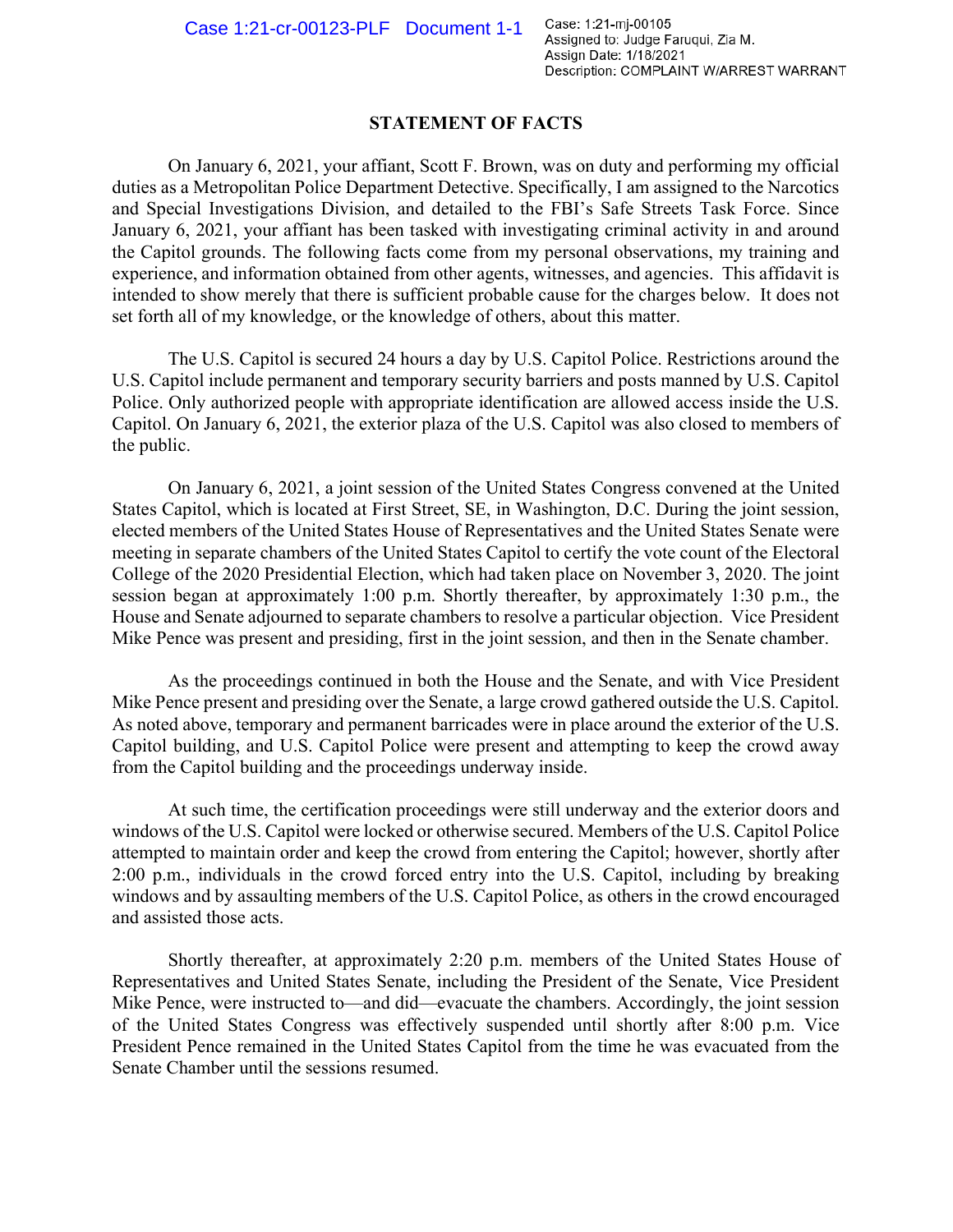## Case 1:21-cr-00123-PLF Document 1-1 Filed 01/18/21 Page 2 of 6

During national news coverage of the aforementioned events, video footage which appeared to be captured on mobile devices of persons present on the scene depicted evidence of violations of local and federal law, including scores of individuals inside the U.S. Capitol building without authority to be there.

A publically available video that I have reviewed shows a large group of individuals, including a white male who was wearing a blue-colored jacket and black sunglasses (Person 1), trying to forcefully and violently gain access to the U.S. Capitol building on January  $6, 2021$ . The video shows Person 1: entering the covered area leading to an entrance to the U.S. Capitol building; assisting with passing a clear ballistic shield away from the entrance to the U.S. Capitol building; possessing a black-colored handheld Taser, which was handed to him by an unknown man in a desert camouflage jacket and black hat with a white emblem on the front; activating the Taser multiple times, as evidenced by light flashes emanating from the Taser's tip; and pushing himself through the crowd of violent individuals towards the police line that was protecting the entrance to the U.S. Capitol building. Figures One through Four show still images from the video.



Figure One



Figure Two

<sup>&</sup>lt;sup>1</sup> The video is available at https://www.youtube.com/watch?v= $cJOgGsC0G9U$ .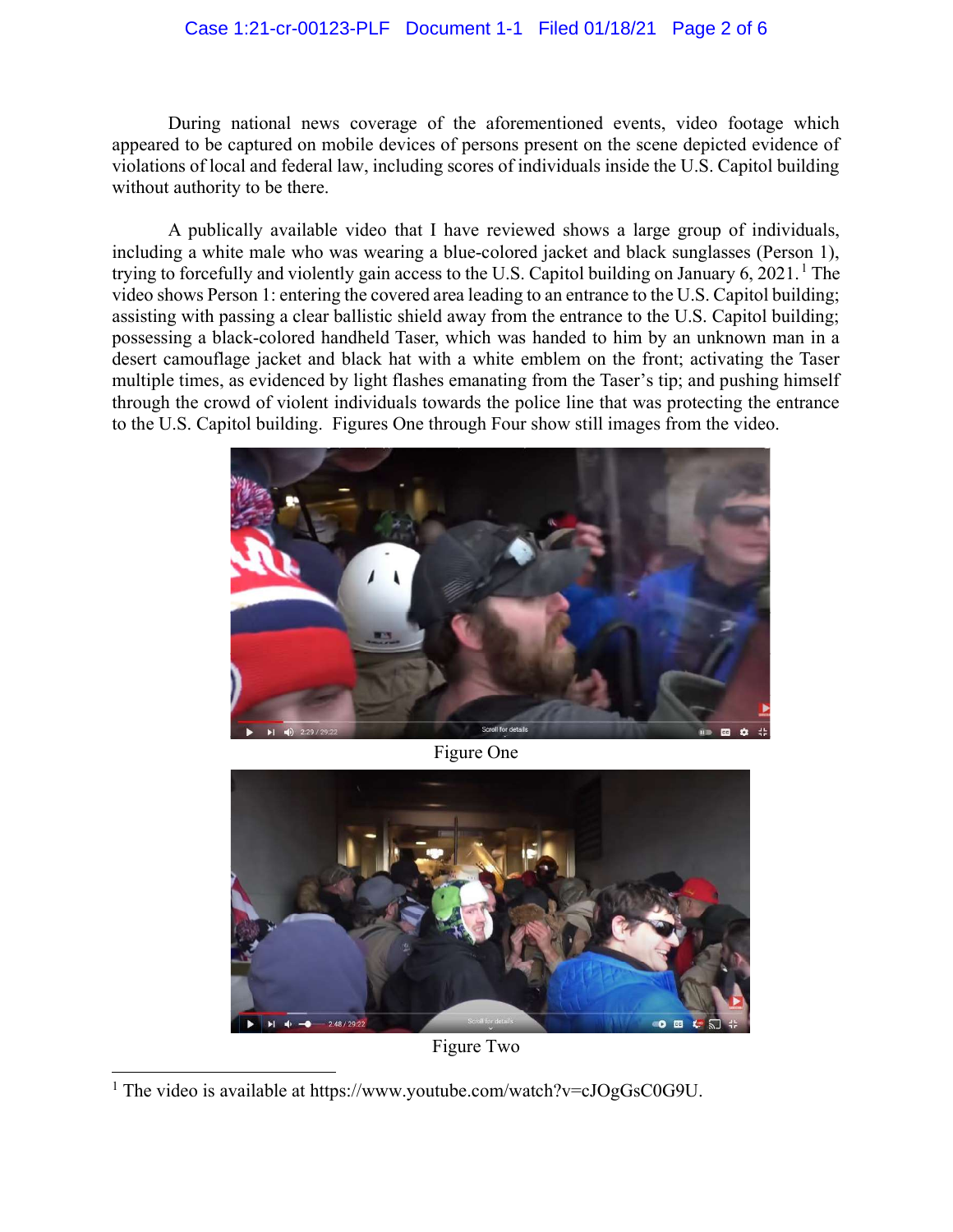

Figure Three



Figure Four

On or about January 10, 2021, the Federal Bureau of Investigation (FBI) created Be On the Lookout (BOLO) posters seeking information regarding individuals that had committed violent acts on or inside the grounds of the U.S. Capitol. Two of those BOLO posters appear below as Figures Five and Six. The Photographs labeled #81-AFO and #98-AFO depicted Person 1.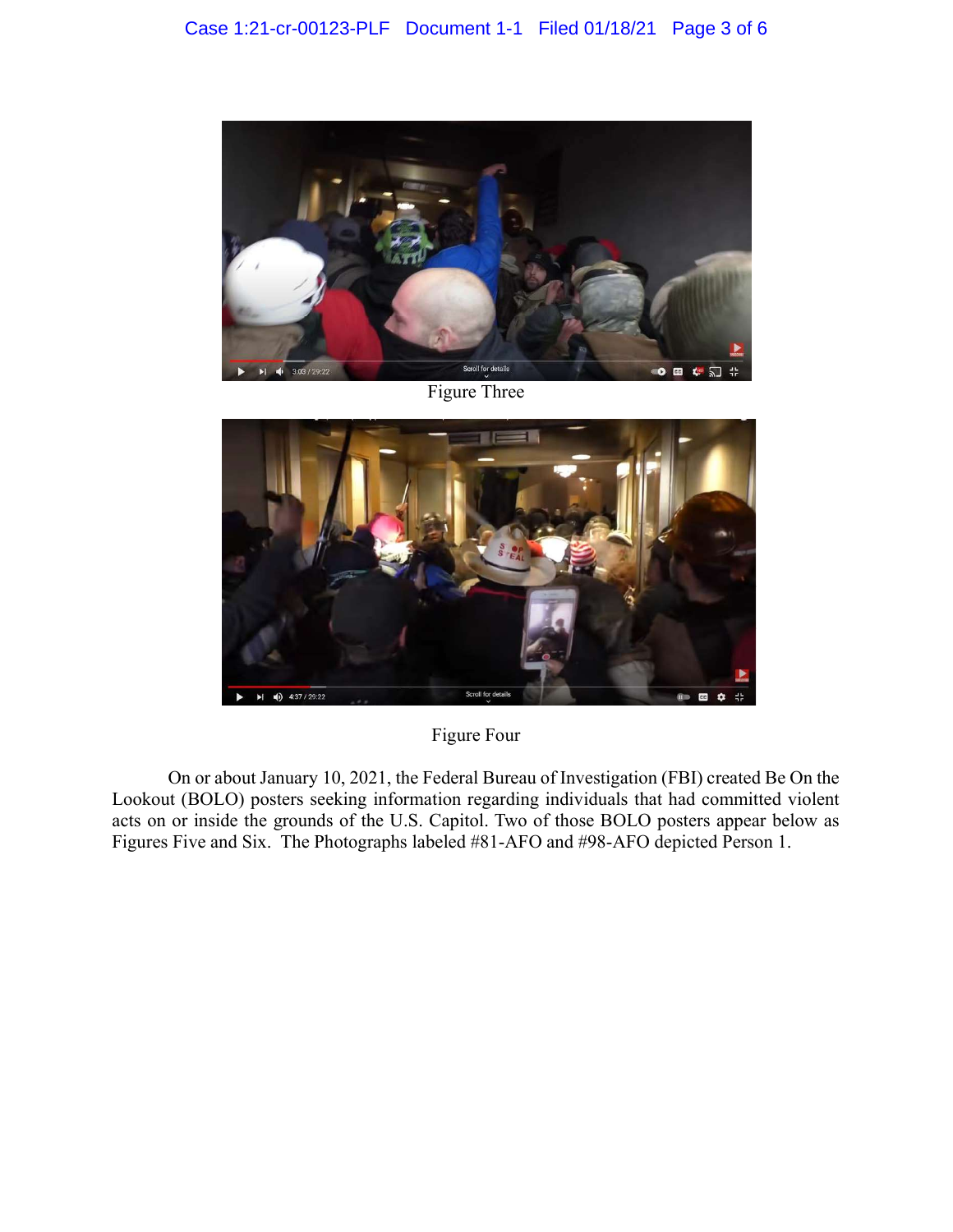## Case 1:21-cr-00123-PLF Document 1-1 Filed 01/18/21 Page 4 of 6



Figure Five Figure Six



These BOLOs were disseminated to various media outlets and posted on the FBI official website.

On January 14, 2021, the FBI received a call that members of the Metropolitan Police Department (MPD) were with an individual who had contacted police and wanted to turn himself in regarding a wanted poster that included a picture of him. Special Agent James Mulvihill and I responded to the 800 block of Florida Avenue, Northeast, Washington, D.C., and were met by MPD Officers of the Fifth District and VITALI GOSSJANKOWSKI. GOSSJANKOWSKI was not handcuffed or under arrest. With the assistance of MPD Officer Ulrich, from the Special Liaison Branch, GOSSJANKOWSKI was interviewed. GOSSJANKOWSKI stated that someone had called him to inform him that they had seen him on FBI wanted posters. GOSSJANKOWSKI said he never went inside of the building and that he went to the U.S. Capitol out of curiosity. GOSSJANKOWSKI admitted to possessing a Taser, but said he found it on the ground when he was walking up towards the U.S. Capitol. GOSSJANKOWSKI stated that he left after he could not gain entrance to the U.S. Capitol and that he discarded the Taser in a trashcan outside the U.S. Capitol building. GOSSJANKOWSKI stated that he had gone to the U.S. Capitol with a friend of his from Frederick, Maryland. GOSSJANKOWSKI agreed to be photographed on January 14, 2021. Figure Seven shows how he appeared when he was interviewed. Notably, he was wearing what appeared to be the same blue jacket that Person 1 was wearing on January 6, 2021.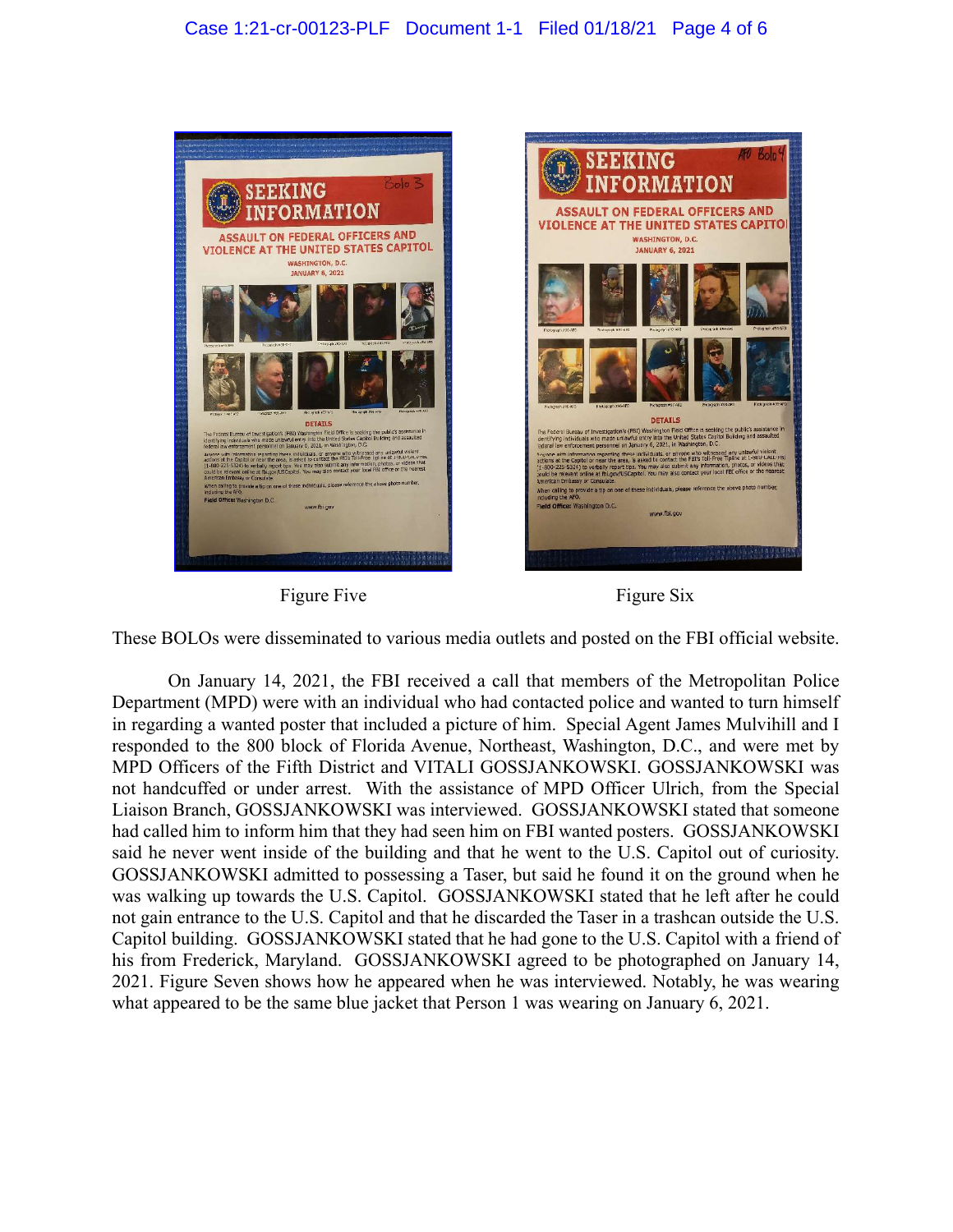

Figure Seven

During the January 14, 2021 interview, GOSSJANKOWSKI provided law enforcement with his Florida Identification Card, which confirmed that his name is VITALI GOSSJANKOWSKI.

On January 17, 2021, law enforcement interviewed GOSSJANKOWSKI for a second time. He reiterated what he said during the first interview. I showed him a snapshot of Officer Fanone being assaulted on January 6, 2021. Officer Fanone suffered a heart attack and was hospitalized as a result. Officer Fanone reported that he was Tased multiple times in the back of his neck when he was assaulted by rioters. GOSSJANKOWSKI recognized Fanone in the snapshot and described him as the officer with tattoos on his neck. He said he did not use his Taser on Officer Fanone, but if he touched him, he touched his helmet and it was merely to help him. During the interview, GOSSJANKOWSKI admitted that he was the person in both BOLOs (see Figures Five and Six). He also stated that he took pictures and video when he was on the Capitol grounds, but that he either deleted them or they were lost when his phone died.

Based on the foregoing, your affiant submits that there is probable cause to believe that GOSSJANKOWSKI violated 18 U.S.C. § 1752(a)(1) and (2) and (b)(1)(A), which makes it a crime to (1) knowingly enter or remain in any restricted building or grounds without lawful authority to do so; and (2) knowingly, and with intent to impede or disrupt the orderly conduct of Government business or official functions, engage in disorderly or disruptive conduct in, or within such proximity to, any restricted building or grounds when, or so that, such conduct, in fact, impedes or disrupts the orderly conduct of Government business or official functions; and did so while using or carrying a dangerous weapon. For purposes of Section 1752 of Title 18, a "restricted building" includes a posted, cordoned off, or otherwise restricted area of a building or grounds where the President or other person protected by the Secret Service, including the Vice President, is or will be temporarily visiting; or any building or grounds so restricted in conjunction with an event designated as a special event of national significance.

Your affiant submits there is also probable cause to believe that GOSSJANKOWSKI violated 40 U.S.C. § 5104(e)(2)(D), which makes it a crime to willfully and knowingly utter loud, threatening, or abusive language, or engage in disorderly or disruptive conduct, at any place in the Grounds or in any of the Capitol Buildings with the intent to impede, disrupt, or disturb the orderly conduct of a session of Congress or either House of Congress, or the orderly conduct in that